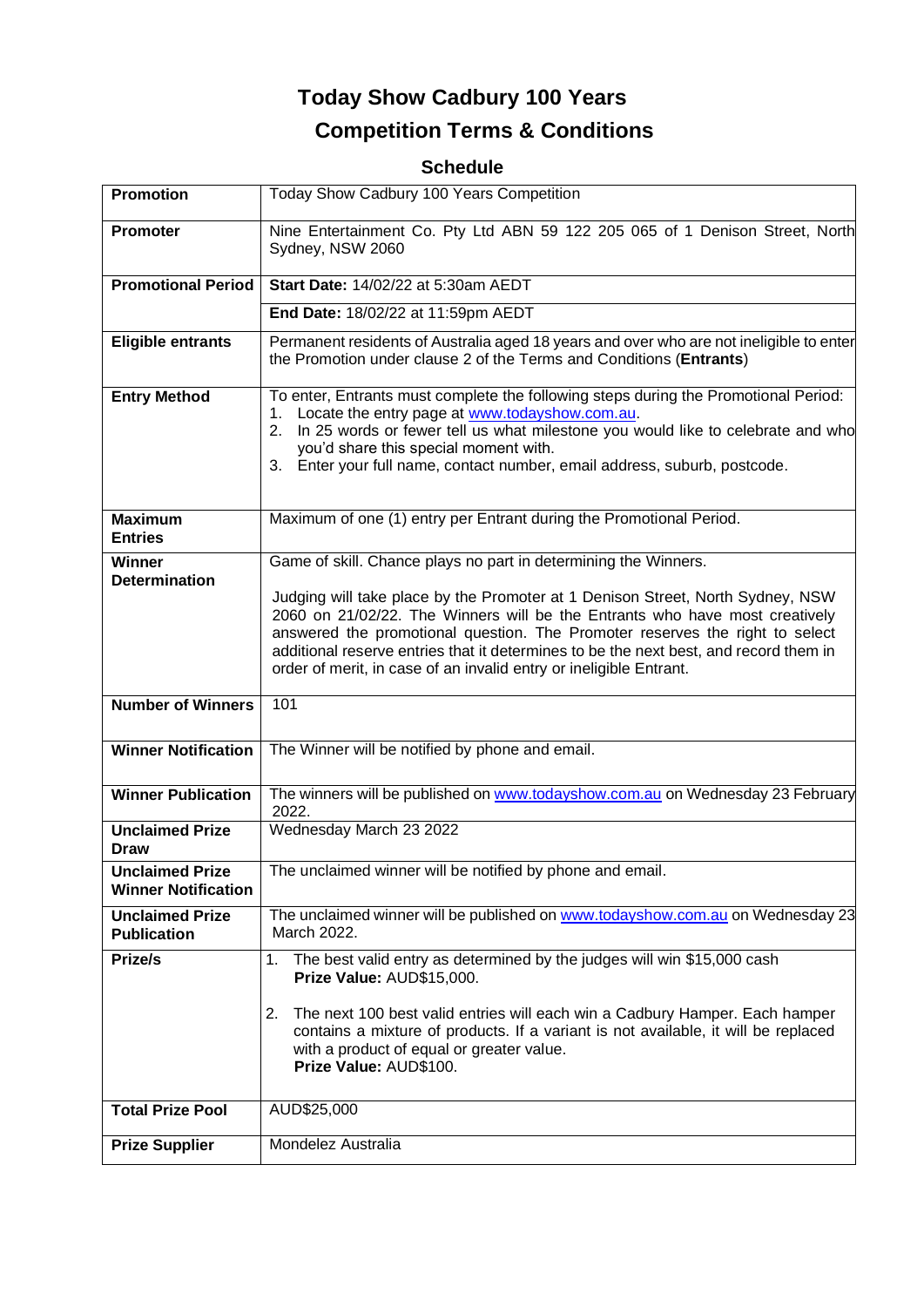| <b>Special Conditions</b> | Non-delivery areas. All items will be sent with Authority to leave without a signature.<br>Where a prize winner's delivery address is in a location not reachable by the delivery<br>provide, they will be given a substitute prize of equal value.<br>Cadbury Hamper Prizes are subject to the prize suppliers delivery requirements, read<br>more https://www.cadbury.com.au/shipping-returns |
|---------------------------|-------------------------------------------------------------------------------------------------------------------------------------------------------------------------------------------------------------------------------------------------------------------------------------------------------------------------------------------------------------------------------------------------|
|                           |                                                                                                                                                                                                                                                                                                                                                                                                 |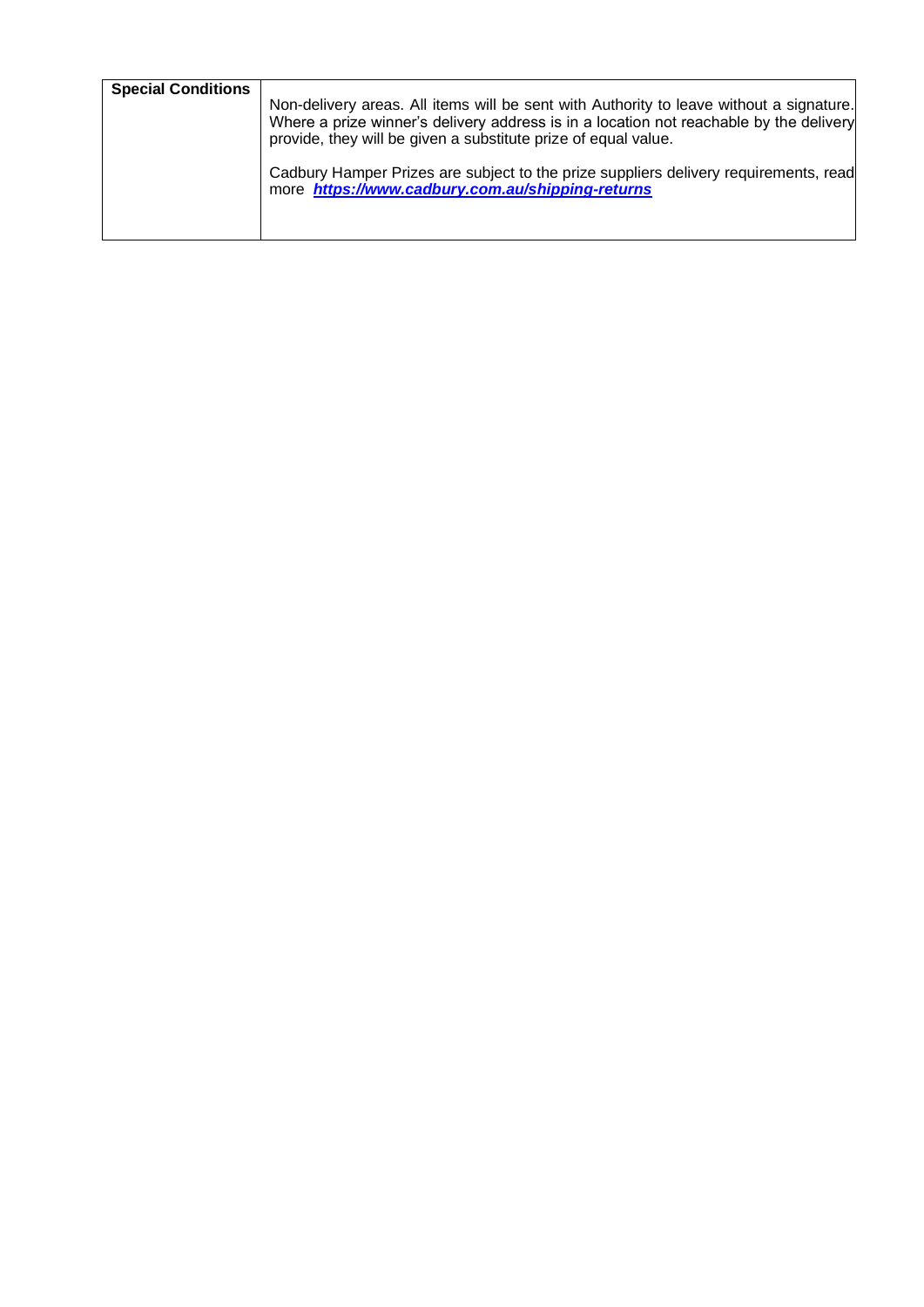### **Terms and Conditions**

#### **Entry into the Promotion**

- 1 The Schedule above and all other entry instructions and prize information published by the Promoter form part of these Terms and Conditions. Each Entrant agrees and acknowledges that they have read these Terms and Conditions (and Schedule) and that entry into the Promotion constitutes acceptance of these Terms and Conditions (and Schedule). All capitalised terms used in these Terms and Conditions have the meaning given in the Schedule, unless stated or as the context otherwise provides.
- 2 Entry is not open to:
	- a) directors, management, employees, officers and contractors of:
		- i. the Promoter,
		- ii. the Prize Supplier,
		- iii. any related bodies corporate of the Promoter and the Prize Supplier, and
		- iv. the agencies and companies associated with the Promoter or the Promotion; and
	- b) a spouse, de facto spouse, partner, guardian, parent, child or sibling (whether natural or by marriage or adoption) of any person set out in clause 2a).
- 3 Entries must be received by the Promoter during the Promotional Period. All entries are deemed to be received at the time of receipt by the Promoter, not the time of transmission by the Entrant. Records of the Promoter and its agencies are final and conclusive as to the time of receipt.
- 4 Entrants may submit entries up to the Maximum Entries.
- 5 Any and all entries that are made using any automated entry means, computer entry service or any other mechanical or electronic means that allows an individual to automatically enter repeatedly are invalid and will be rejected by the Promoter.
- 6 Entry into the Promotion via social media, promotional website or email is free. However, any costs associated with accessing the relevant social media platform, promotional website or email service are the responsibility of each Entrant and dependent on the internet service provider used.
- 7 All entries to the Promotion may be subject to verification by the Promoter. Entrants must, within seven (7) days of being asked and at the Promoter's cost, allow the Promoter to inspect and copy any documents that the Promoter may request establishing eligibility to enter the Promotion, including but not limited to receipts, evidence of age, residence and identity. The Promoter may decide in its sole discretion which documents are considered suitable for establishing eligibility to enter or win. If a Winner cannot provide suitable proof of eligibility to the Promoter's satisfaction, they forfeit their Prize in whole and no substitute or compensation will be offered.
- 8 The Promoter may, at its absolute discretion, declare any or all entries made by an Entrant to be invalid if the Entrant:
	- a) fails to establish their entitlement to win the Promotion to the Promoter's satisfaction; or
	- b) fails to produce items as required by these Terms and Conditions or produces items that appear to be illegible, stolen, forged, reconstructed, altered, incomplete or tampered with in any way; or
	- c) appears, to the Promoter, to have tampered with, or benefited from tampering with, the entry process; or
	- d) has submitted an entry that is not in accordance with these Terms and Conditions; or
	- e) has, in the opinion of the Promoter, engaged in conduct in entering the Promotion which is fraudulent, misleading, deceptive or generally damaging to the goodwill or reputation of the Promotion or Promoter.

#### **Entry material**

- 9 Entries must be submitted in accordance with the Entry Method and must not be: incomplete; incomprehensible; unlawful or capable of violating any law or giving rise to a civil action; obscene; defamatory or libellous; threatening or harassing; pornographic or contain nudity; hateful; offensive; incite or be capable of encouraging conduct that would be considered a criminal offence; and in violation of the terms and conditions of the relevant social media platform used to enter the Promotion.
- 10 Entrants warrant that their entry is their own original work, it is not copied in any manner from any other work, and it does not infringe the copyright, moral rights, trade mark rights or any other rights of any third party.
- 11 All entries immediately become and remain the property of the Promoter. The Promoter reserves the right to use, reproduce, distribute, prepare derivative works of and display the entry material (and authorise others to do the same) for the purposes of conducting and promoting the Promotion, awarding the Prize and advertising and marketing the Promoter or the Promotion and/or future promotions on all media now known or later devised, in perpetuity.
- 12 By entering the Promotion, Entrants consent to any use of their entry by the Promoter which may otherwise infringe an Entrant's moral rights in the entry material, including (without limitation),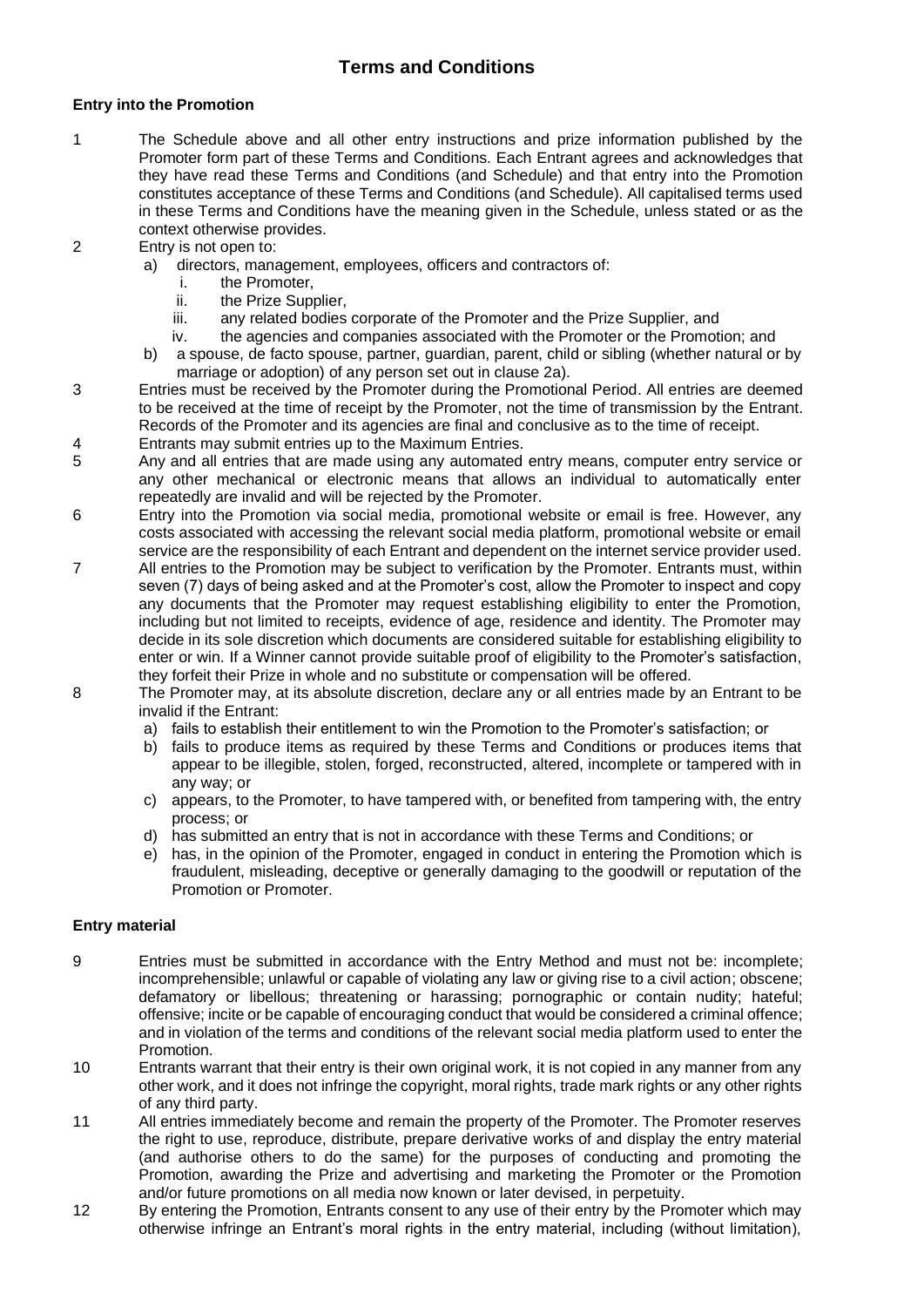exercising any of the rights in the entry material without identifying the Entrant, and using the entry material in any way that the Promoter sees fit, even if it results in derogatory treatment of the entry material (as defined in the *Copyright Act 1968* (Cth)).

#### 13 Each Entrant warrants that:

- a) they have the full power and capacity to grant the rights, warranties and consents set out in these Terms and Conditions;
- b) they will fully indemnify the Promoter against any loss or damage suffered by the Promoter: i. if any of the warranties given by the Entrant are false;
	- ii. as a result of any breach of clauses 9 and 10 of these Terms and Conditions by the Entrant; and
- c) they have express consent from each person appearing in the entry material (or if a person appearing in the entry material is under the age of 18 from that person's parent or legal guardian) and the owner of any private property (including any items, objects or real property) appearing in the entry material.

#### **Winners**

- 14 The Number of Winners will be determined from all valid and eligible entries received during the Promotional Period in accordance with the Winner Determination. The Winner/s will receive the Prize/s.
- 15 The Winner/s will be notified in accordance with the Winner Notification.
- 16 All reasonable attempts will be made to contact the Winner/s. If a Prize is:
	- a) not claimed by a Winner; or
	- b) forfeited for any reason,

that Prize will be awarded to the next best entry.

#### **General prize terms**

- 17 All Prize values are correct and based on the recommended retail value at the Start Date of the Promotion.
- 18 If a Prize or any part of a Prize is unavailable for any reason, the Promoter will, in its absolute discretion, substitute the Prize with another item of no lesser retail value.
- 19 Unless expressly stated as being included in the Prize/s, all other costs and expenses associated with taking the Prize/s become the responsibility of Winner/s.
- 20 Prizes cannot be refunded or exchanged and, except as expressly permitted by these Terms and Conditions, cannot be taken as a monetary payment unless specified otherwise.
- 21 Prizes may be transferred at the Promoter's sole discretion. If the Promoter exercises its discretion to allow a Winner to transfer their Prize, the transfer will be on the condition that the transferee accepts these Terms and Conditions and the Promoter may require such acceptance in writing at its absolute discretion.
- 22 All aspects of a Prize must be taken together as a package. If for any reason a Winner does not (or is unable to) take their Prize or an element of their Prize at the time stipulated by the Promoter, they forfeit their Prize or that element of their Prize and no compensation or substitute will be offered.
- 23 Prizes may not, without the prior written consent of the Prize Supplier/s and the Promoter, be resold or offered for resale at a premium (including via online auction sites) or used for advertising, promotion or other commercial purposes (including competitions and trade promotions) or to enhance the demand for other goods or services. If a Prize is sold or used in breach of this condition, the Promoter or the Prize Supplier/s may, at their absolute discretion, withdraw the Prize. Where a Prize has been withdrawn in accordance with this clause, no refund, substitute or compensation will be offered.
- 24 Winner/s should seek independent financial advice at the Winner's sole expense regarding any tax implications relating to the Prize/s or acceptance of the Prize/s.
- 25 Prizes cannot be used in conjunction with any other discounts or special offers.
- 26 Each Prize will be awarded to the person named in the winning entry as judged in accordance with the Winner Determination.
- 27 Each Prize will be awarded in the Promoter's sole discretion. The Promoter may invalidate any prize claim where the Winner has breached these Terms and Conditions or otherwise failed to comply with any requirement under these Terms and Conditions.
- 28 It is a condition of accepting the Prize/s that the Winner/s and their guest/s must sign a legal release or releases in a form determined by the Promoter and/or Prize Supplier in their absolute discretion.

#### **Publicity**

- 29 By accepting a Prize, Winner/s agree that:
	- a) if requested by the Promoter, the Winner/s will: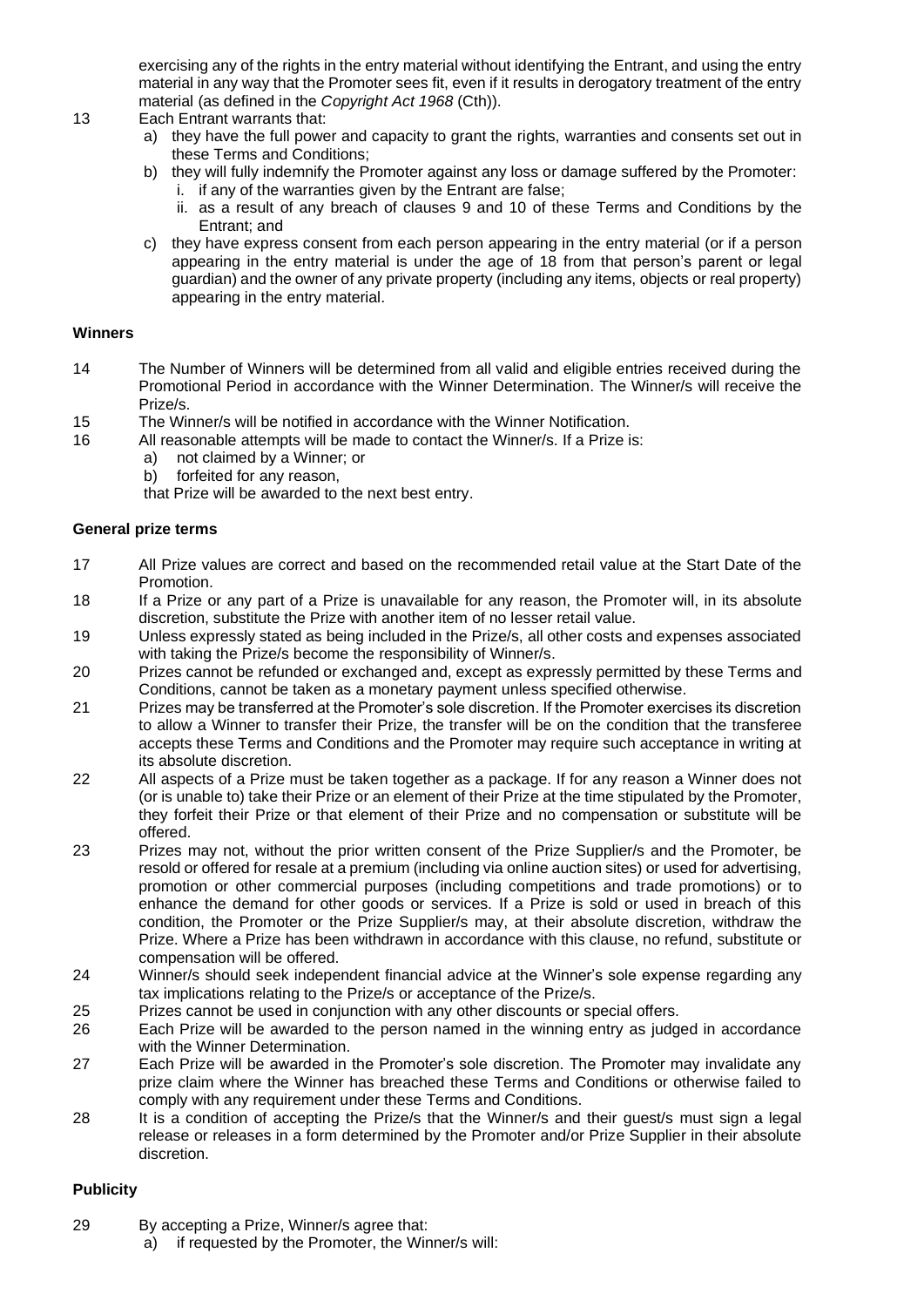- i. provide comments about the Promotion and/or a photo or audio-visual clip of themselves; and
- ii. participate in any promotional activity in connection with the Promotion or the Prize;
- b) the Promoter may use their name, image, comments, photographs or audio-visual clips (**Materials**) for publicity and promotional purposes in any form of media, without reference or compensation to the Winner/s or any other person;
- c) the Promoter may use, reproduce, edit and communicate to the public the Materials at any time in any form of media;
- d) the Promoter may license, authorise or otherwise transfer the rights in the Materials to others to do the same; and
- e) the Winner/s unconditionally and irrevocably consent to any act or omission that would otherwise infringe any of their moral rights in the Materials and waive all moral rights in the Materials.

#### **Use of social media**

- 30 The following terms apply to the extent that the Promotion is conducted on, advertised or promoted on a social media platform owned by a third party (**Platform Operator**):
	- a) each Entrant acknowledges and agrees that the Promotion is in no way sponsored, endorsed or administered by, or associated with, any Platform Operator.
	- b) each Entrant releases each Platform Operator and its associated companies from all liabilities arising in respect of the Promotion;
	- c) to the extent relevant to the Promotion, the Promoter agrees and each Entrant must agree to adhere to the prevailing terms and conditions of each Platform Operator;
	- d) Entrants understand that they are providing their information to the Promoter and not to the Platform Operator;
	- e) Entrants are solely responsible and liable for any content or information they transmit to other users of the Platform Operator; and
	- f) any questions, comments or complaints about the Promotion must be directed to the Promoter not the Platform Operator.

#### **Limitation of liability**

- 31 Nothing in these Terms and Conditions limits, excludes or modifies or purports to limit, exclude or modify the statutory consumer guarantees as provided under the *Competition and Consumer Act 2010*, as well as any other implied warranties under the *Australian Securities and Investments Commission Act 2001* or similar State and Territory consumer protection laws (**Non-Excludable Guarantees**). Except for any liability that cannot by law be excluded, including the Non-Excludable Guarantees, the Promoter, its associated agencies and companies and those agencies and companies associated with or involved in the Promotion (including each of their respective directors, officers, employees, servants, contractors and agents past and present) exclude all liability (including negligence), for any personal injury or death; or any loss or damage; whether direct, indirect, special or consequential (including loss of opportunity and loss of profit), arising in any way out of the Promotion or the Prize/s.
- 32 Except for any liability that cannot by law be excluded, including the Non-Excludable Guarantees, the Promoter, its associated agencies and companies and those agencies and companies associated with or involved in the Promotion (including each of their respective directors, officers, employees, servants, contractors and agents past and present) is not responsible for and excludes all liability (including negligence), for any personal injury or death; or any loss or damage; whether direct, indirect, special or consequential (including loss of opportunity and loss of profit), arising in any way out of:
	- a) any technical difficulties or equipment malfunction (whether under the Promoter's control);
	- b) any incorrect or inaccurate information, caused either by users, by any of the equipment or programming associated with or used in connection with the Promotion, or by any technical error that may occur in the course of the Promotion;
	- c) any delays or failures in any telecommunications services or equipment;
	- d) any error, omission, interruption, deletion, defect, delay in operation or transmission, theft, destruction, unauthorised access or third party interference;
	- e) any entry or prize claim that is late, lost, incomplete, incorrectly submitted, delayed, illegible, corrupted, altered, damaged or misdirected (whether after their receipt by the Promoter) due to any reason beyond the reasonable control of the Promoter;
	- f) any variation in Prize value to that stated in these Terms and Conditions;
	- g) any tax liability incurred by a Winner or Entrant;
	- h) if a Prize or any part of a Prize is unavailable for any reason; or
	- i) use of the Prize/s.
- 33 If a Prize is to be delivered directly to a Winner by a third party supplier, the Promoter accepts no responsibility or liability for any delay or failure by the third party to deliver the Prize, any loss or